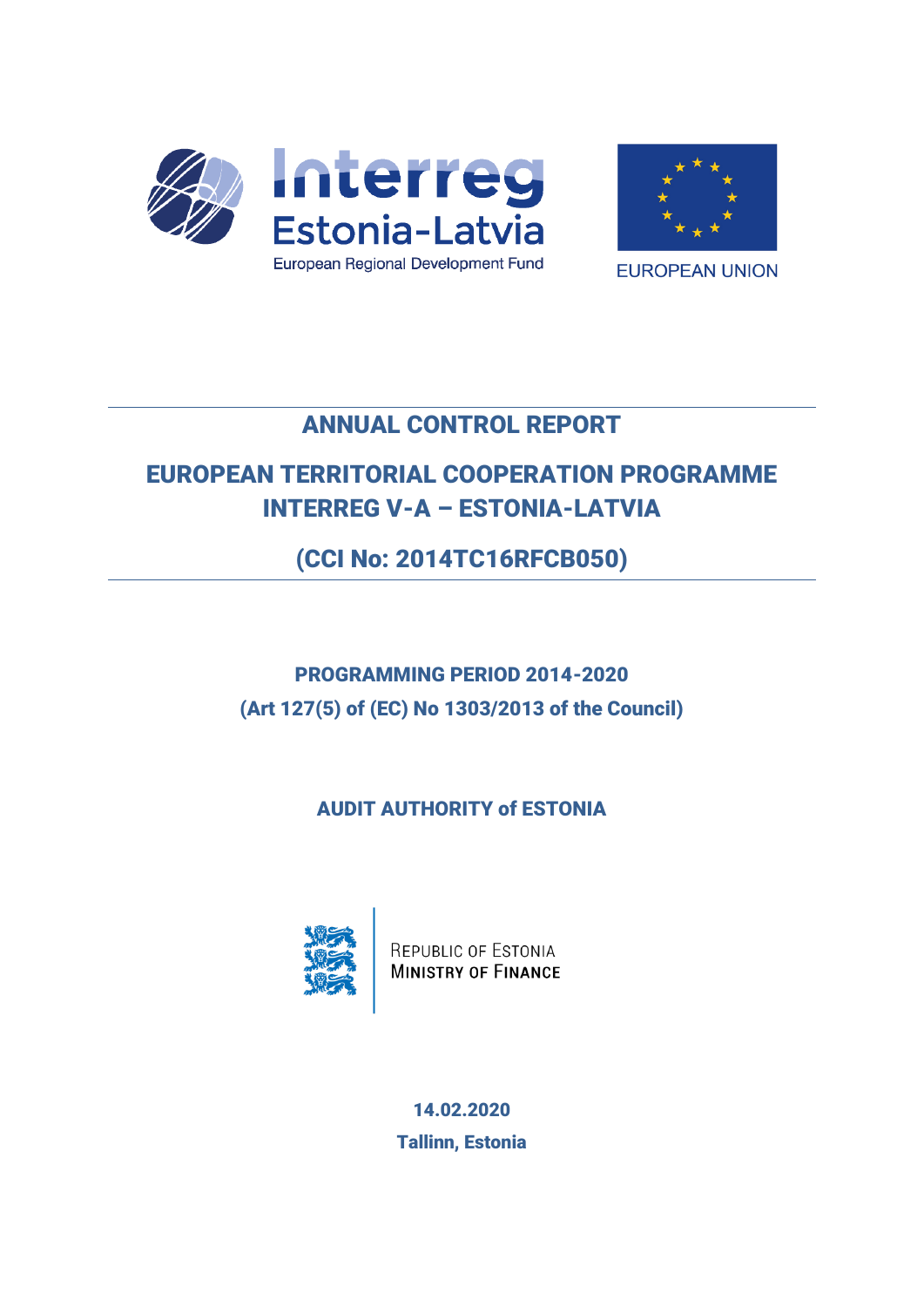## 1. Introduction

#### 1.1 Identification of the responsible Audit Authority and other bodies that have been involved in preparing the report.

The tasks of the Audit Authority of the European Territorial Cooperation Funds are appointed to the Ministry of Finance of Estonia with the § 11 (1) of the 2014-2020 Structural Assistance Act from 4th of June 2014. With the decree of the Ministry of Finance, the tasks of the Audit Authority are delegated to the Financial Control Department of the Ministry of Finance, which is also responsible for auditing the general structural funds.

According to the § 11 (2) of the 2014-2020 Structural Assistance Act the Audit Authority shall perform the functions provided for in Common Provisions Regulation (Regulation (EU) No 1303/2013 of the European Parliament and of the Council of 17<sup>th</sup> of December 2013, 2014-2020 Structural Assistance Act and the legislation issued on the basis thereof.

By carrying out the audit activities the Audit Authority is assisted by the Group of Auditors. The Ministry of Environmental Protection and Regional Development of the Republic of Latvia accepted the offer of forming the Group of Auditors with the Ministry of Finance in their letter No 8-11/2037 from the 11<sup>th</sup> of March, 2016.

However, the Financial Control Department of the Ministry of Finance is ultimately responsible for drawing up, monitoring and updating the Annual Control Report.

The Annual Control Report is compiled pursuant to the procedures and requirements of the European Commission, considering the model for Annual Control Report.

#### 1.2 Reference period (i.e. the accounting year).

The Annual Control Report is compiled for the reference period from 1<sup>st</sup> of July 2018 until 30<sup>th</sup> of June 2019.

#### 1.3 Audit period (during which the audit work took place).

The Annual Control Report takes into account the audit work carried out during the year 2019.

#### 1.4 Identification of the operational programme(s) covered by the report and of its/their Managing and Certifying Authorities.

The Annual Control Report covers the Estonia-Latvia programme financed from the ERF (CCI No 2014TC16RFCB050). The programme is implemented according to the principles of European Territorial Cooperation programmes.

Estonia and Latvia have set up a joint implementation structure for the Estonia-Latvia programme in Estonia.

As by a change to the 2014-2020 Structural Assistance Act on the 6<sup>th</sup> of July 2018 which entered into force on the 1st of September 2018, the Cross-Border Co-Operation Programmes Management Unit of the Grants Development Department carrying out the tasks of the Managing Authority and Certifying Authority was transferred to the State Shared Service Centre of Estonia. The State Shared Service Centre of Estonia is an administrative body under the supervision of the Ministry of Finance.

#### 1.5 Description of the steps taken to prepare the report and to draw the audit opinion.

The Annual Control Report has been compiled on the basis of the audit work done by the Audit Authority and other relevant information available to the Audit Authority.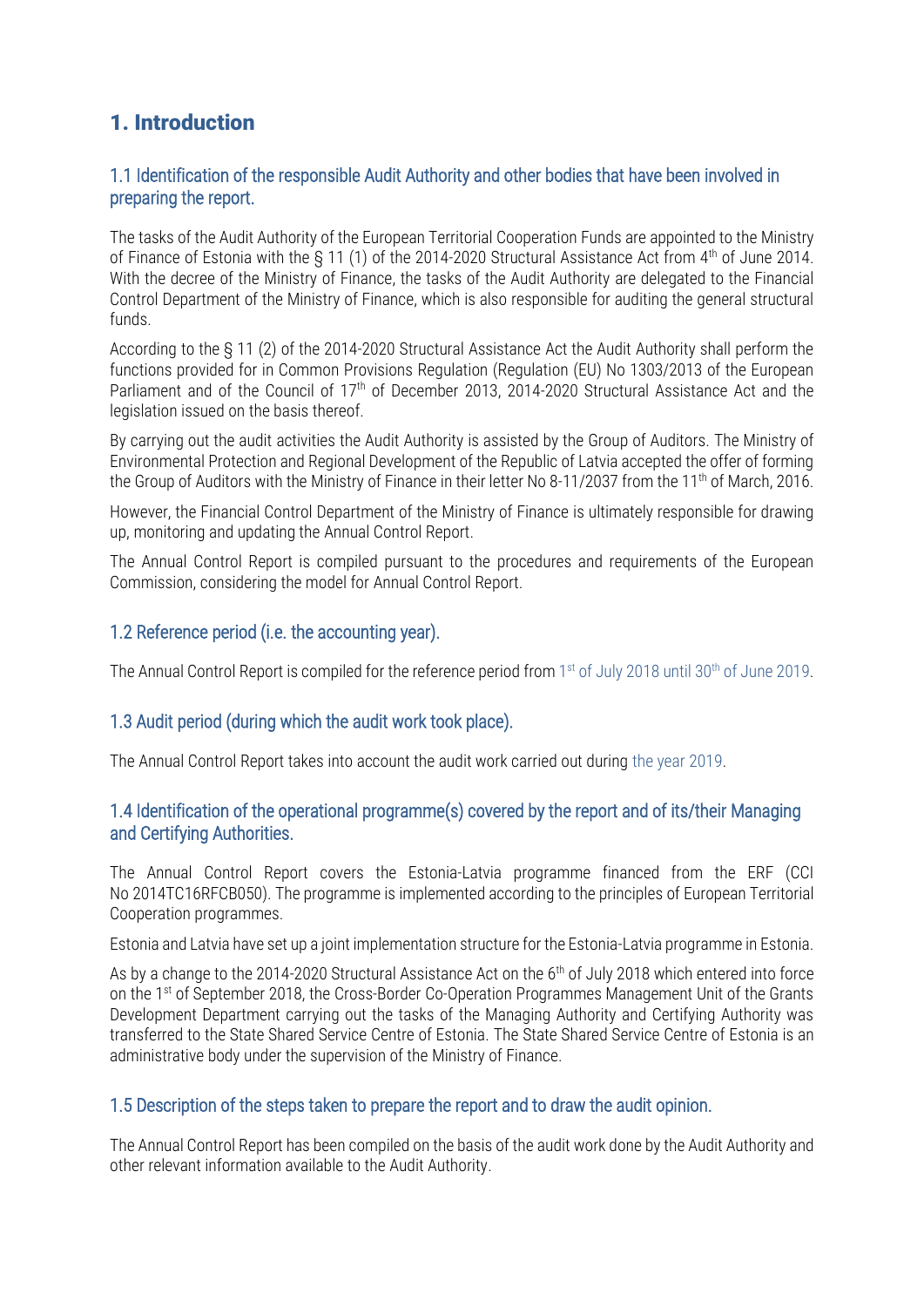To prepare the Annual Control Report, the Audit Authority has taken the following steps:

- **-** The Audit Authority has carried out one audit on the functioning of the management and control systems of the Estonia-Latvia programme: Audit of the practice and reliability of the Programme output indicators;
- **-** The Audit Authority along with the Members of the Group of Auditors in Latvia has audited the expenditure declared to the Commission by carrying out audits of operations on four projects: Est-Lat7 (Industrial Heritage), Est-Lat21 (Smart Energy Community), Est-Lat33 (Social & Creative) and Est-Lat55 (ESTLAT harbors). In total, nine audits of operations were carried out on different partners of those projects, five in Estonia and four in Latvia;
- **-** The Audit Authority has audited the respective accounts of the Estonia-Latvia Programme;
- **-** The Audit Authority has examined the Description of Management and Control Systems of the Programme as composed by the Managing Authority to review the changes made to the systems;
- **-** The Audit Authority has reviewed the following documents by the Managing Authority: a) Annual Summary; and b) Management Declaration. The Audit Authority has verified that information, taking into account that the opinion of the Managing Authority coincides with the opinion of the Audit Authority;
- **-** Additional information was asked for from the Managing Authority.

### 2. Significant changes in management and control systems

#### 2.1 Details of any significant changes in the management and control systems related with managing and certifying authorities' responsibilities

In the Audit Authority's opinion, there have been no significant changes to the management and control system since the relocation of the administration of the programme.

The only noteworthy change is an update to the control procedures of the Financial Control function, which has changed and updated their principles on sample-based administrative checks. The Audit Authority has reviewed the changes and sees no issues with the new and updated methodology.

As the year before, the functions of the Certifying Authority are currently temporarily carried out by the Certifying Authority for the Cohesion Policy Funds. This is a time-limited measure that the Audit Authority sees no issues with and that is scheduled to end during this year.

In addition to that, the Audit Authority has found no issues relating to the Certifying Authority functions when carrying out the audit work in 2019.

#### 2.2 Information relating to the monitoring of the designated bodies

The Audit Authority has monitored the implementation of the programme and the programme's bodies' activities by attending the meetings of the Monitoring Committee, where all changes or planned changes of the management and control systems were discussed, as well as other meetings of the programme's authorities.

The Audit Authority is included in the correspondence of the Monitoring Committee, which allows to monitor potential risks raised by the different parties of the programme. If needed, additional information has been asked from the Managing Authority.

The Audit Authority has not observed any significant deficiencies or risks which could jeopardize the management of the programme.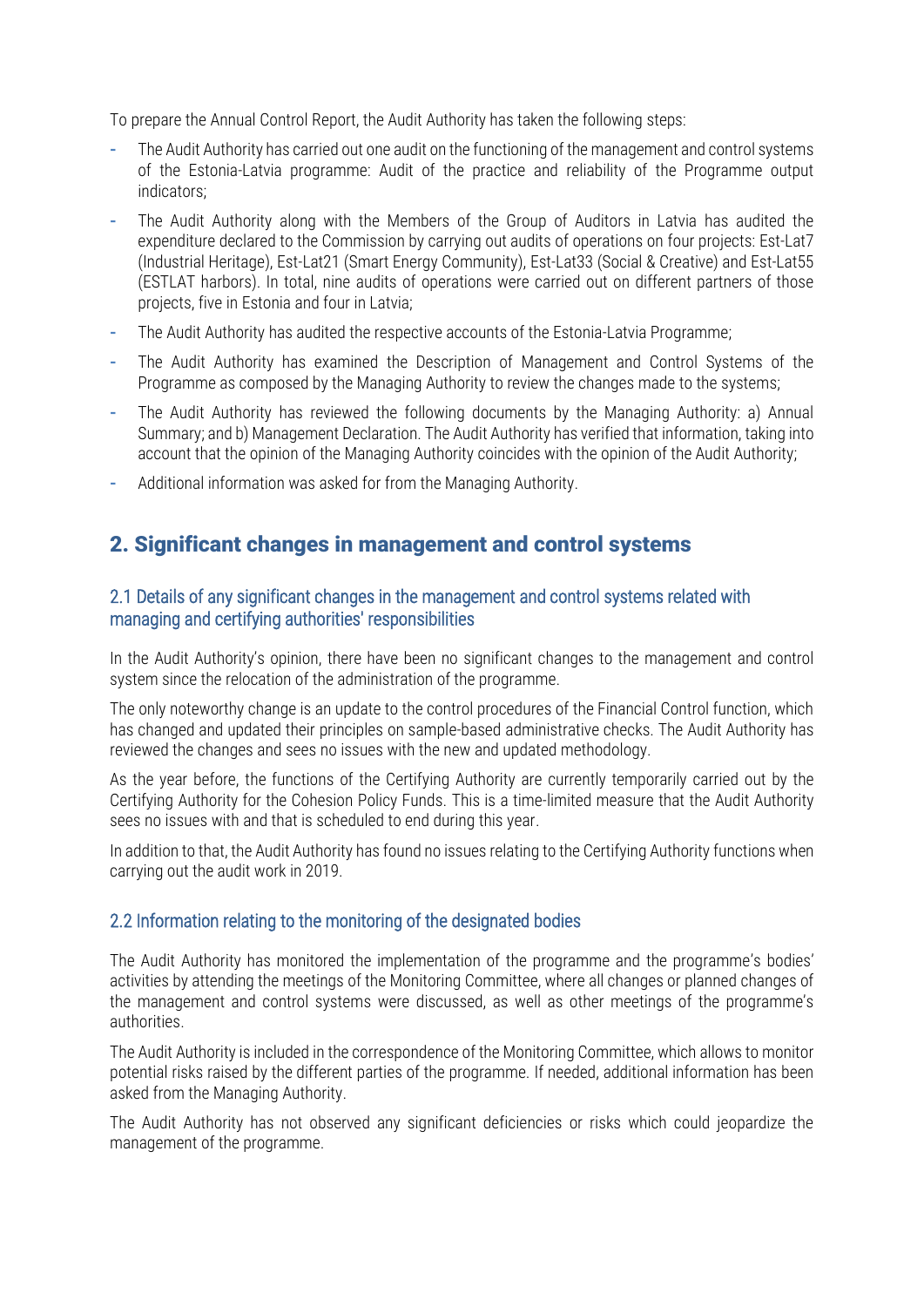#### 2.3 The dates from which these changes apply, the dates of notification of the changes to the audit authority, as well as the impact of these changes to the audit work are to be indicated

The latest version of the description of management and control system with changes and updates (including the new Financial Control methodology) was presented by the Managing Authority to the Monitoring Committee on the 16<sup>th</sup> of December 2019 and approved without objections and with only minor comments.

## 3. Changes to the audit strategy

#### 3.1 Details of any changes to the audit strategy, and explanation of the reasons

The audit strategy has been compiled and the principles of planning, implementing and reporting of the audit activities set.

The audit strategy is based on the requirements set with the article 7(1) and Annex VII of the Commission Implementing Regulation (EU) No 2015/207 and Commission guidance on audit strategy.

The audit strategy is coordinated with the Group of Auditors and updated annually or if necessary until 2024.

For the reference period, the audit strategy was updated in September 2019 and the changes coordinated with the Group of Auditors. With the amendments to the audit strategy, the following information was added:

- **-** procedures of the quality assurance processes in the Audit Authority, where the Audit Authority's procedures were evaluated by the audit company KPMG according to the IIA standards and verified as being in compliance with those standards;
- **-** the structural change of the Managing Authority and Certifying Authority from the Ministry of Finance of Estonia to the State Shared Service Center, which had already been verified by the Audit Authority;
- **-** the audit work plan for next auditing year.

The changes to the audit strategy were presented also to the European Commission during the annual coordination meeting in September 2019.

#### 3.2 Differentiation between the changes made or proposed at a late stage, which do not affect the work done during the reference period and the changes made during the reference period, that affect the audit work and results

No changes have been made to the audit strategy since September 2019. There is no differentiation needed, as the changes made do not affect the audit work done during the reference period.

## 4. Systems audits

#### 4.1 Details of the bodies (including the Audit Authority) that have carried out audits on the proper functioning of the management and control system of the programme

The Audit Authority is situated in the Ministry of Finance of Estonia. The final responsibility for planning and carrying out the management and control system audits on the proper functioning of the programme lies with the Audit Authority. However, the Latvian auditors of the Group of Auditors may be involved in carrying out the audit procedures.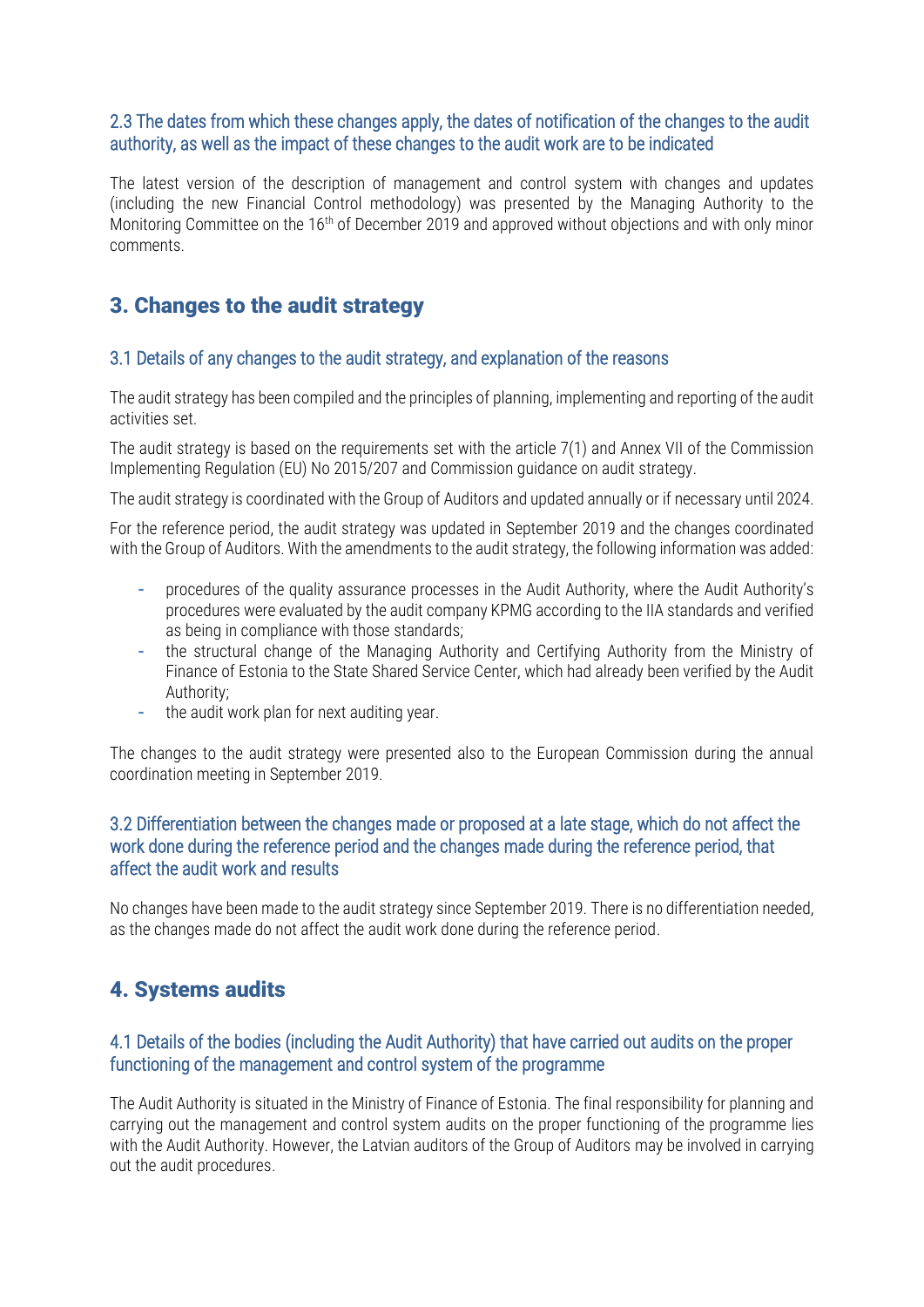In the year 2019, one full system audit was carried out by the Audit Authority: Audit of the practice and reliability of the Programme output indicators. The Audit Authority also carried out an analytical work which was not a full system audit, but will be listed here for the sake of completeness.

All management and control systems of the Estonia-Latvia programme and all relevant bodies as well as functions will be audited during the programming period. The management and control systems' audits will be planned and carried out annually on the basis of the risk assessment in cooperation with the Group of Auditors.

#### 4.2 Description of the basis for the audits carried out, including a reference to the audit strategy applicable, more particularly to the risk assessment methodology and the results that led to establishing the audit plan for system audits

The detailed procedure of planning the management and control systems' audits are described in the audit strategy. The description is based on the methodology provided by the European Commission "*Common methodology for the assessment of management and control systems in the Member States*". The risk assessment of the Audit Authority, updated yearly for the working plan, chooses the functions to be audited. In addition to that, changes to the system are evaluated as they appear and decisions can be made to add something to the working plan, if needed.

There was one system audit carried out during the year 2019:

**-** Audit of the practice and reliability of the Programme output indicators.

There was also one analytical work not set to the standards of a full system audit during that year:

**-** Analytical procedures on proper use of programme's funds in regard to potential restrictive criteria in public procurements.

#### 4.3 In relation to the table in section 10.1 below, description of the main findings and conclusions drawn from system audits, including the audits targeted to specific thematic areas

There was one system audit carried out during the year 2019.

That audit, Audit of the practice and reliability of the Programme output indicators issued four significant findings as follows:

- **-** The supervision of the Managing Authority concerning the reporting of indicators by the Joint Secretariat should be enhanced (Significant);
- **-** The communication to beneficiaries by the Joint Secretariat concerning the counting and reporting of indicators should be strengthened in some aspects (Significant);
- **-** The checklist used by the Joint Secretariat for management verifications of progress reports should be improved in some aspects (Significant);
- **-** The requirements set by the Joint Secretariat concerning clarity and ease of understanding of the information presented by the beneficiaries should be updated and uniformly enforced (Significant).

The Audit Authority would additionally like to point out that those findings do not have a critical effect to the management and system as a whole and the risks are mainly mitigated by good practice within the Joint Secretariat.

No ineligible expenditure was also discovered as a result of those audit procedures and testing of the functioning of the financial control.

In conclusion, the system audit issued an opinion of Category II (works, but some improvements are needed).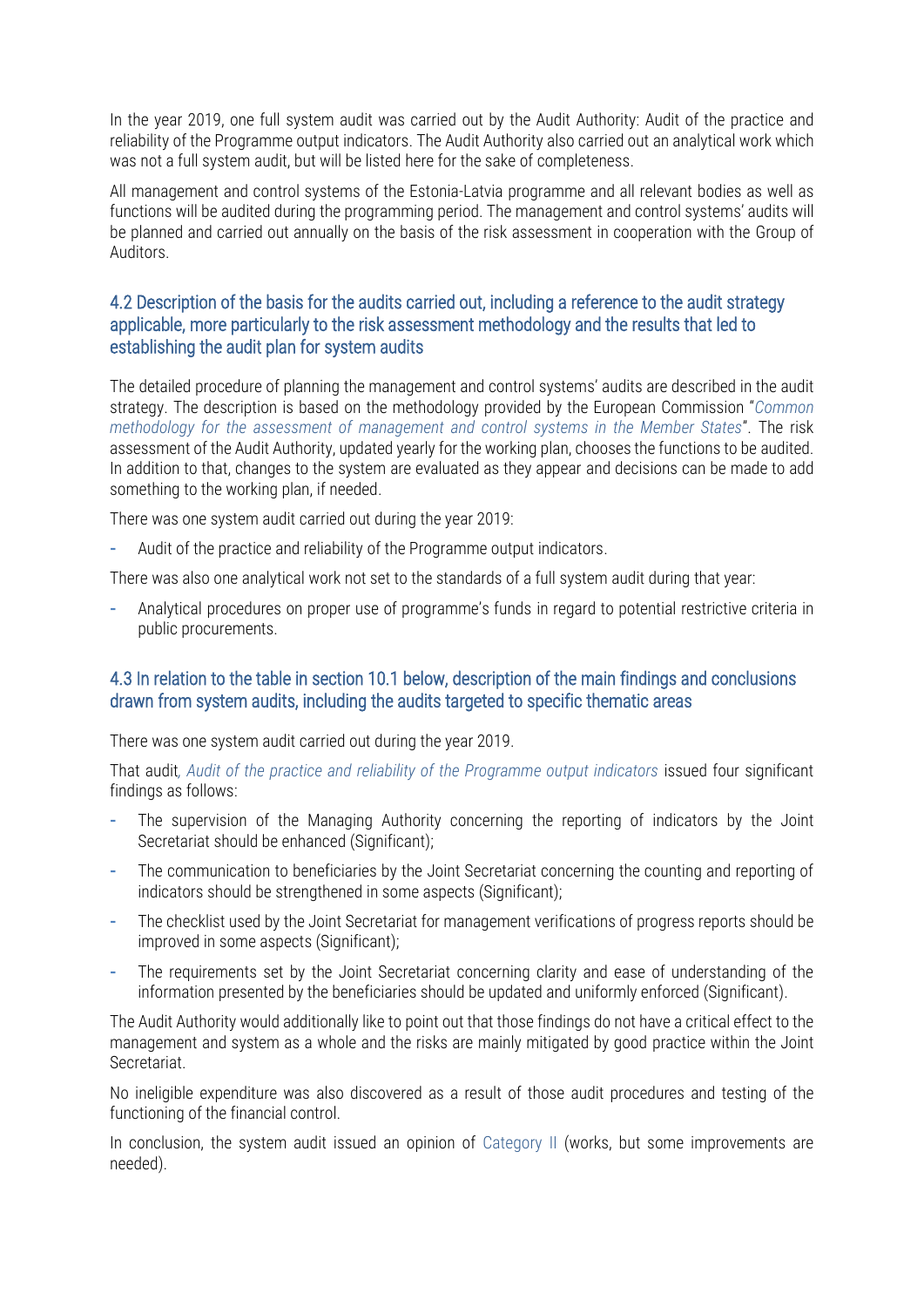The recommendations of this audit were not yet followed up during the year 2019, as the final audit report was published only shortly before the annual control report. For details, please see Annex 1.1.

The recommendations will be put into the practice by the Managing Authority and the Joint Secretariat. The Audit Authority will monitor this follow-up and will report on the results in the next annual control report.

There was also an analytical work carried out, *Analytical procedures on proper use of programme's funds,* which was not a full system audit.

That analytical work issued the following significant finding for the Estonia-Latvia Programme:

- Auditor found that the selection criteria (Qualification of Tenderer) set in public procurements in six Estonia-Latvia Programme projects have restrictive selection criteria (Significant).

To be specific, the Audit Authority found several instances where the beneficiaries had used the criteria asking for a previous experience in specifically INTERREG or ENPI programmes.

As a result of the analytical work, the Managing Authority carried out additional investigations and issued a number of decisions to reclaim the affected amounts. The Audit Authority carried out follow-up procedures regarding the Managing Authority decisions and accepted all those decisions. For details, please see Annex 1.1.

#### 4.4 Indication of whether any problems identified were considered to be of a systemic character, and of the measures taken, including a quantification of the irregular expenditure and any related financial corrections

None of the problems identified were considered to be of a systemic character.

#### 4.5 Information on the follow-up of audit recommendations from system audits from previous accounting years

The recommendations from previous accounting years have all been followed up. For the year 2019, the recommendations of *Audit of the practice and reliability of the Programme output indicators* were not yet followed up during the year 2019, as the final audit report was published only shortly before the annual control report. The recommendations of *Analytical procedures on proper use of programme's funds* were all followed up and accepted during the year 2019. For details, please see Annex 1.1.

#### 4.6 Description of specific deficiencies related to the management of financial instruments or other type of expenditure covered by particular rules detected during system audits and of the follow-up given by the managing authority to remedy these shortcomings

There are no financial instruments implemented in the programme.

In regard to other particular rules, there are no specific deficiencies detected by the Audit Authority.

#### 4.7 Level of assurance obtained following the system audits (low/average/high) and justification

In general, the management and control systems of the Estonia-Latvia programme can be characterized as *Category II* (works well, but some improvements are needed). The Programme bodies have responded to the recommendations of audit findings in a prompt manner and the changes made to the systems are quickly taken into practice.

For more detailed information, please see the Annex 1.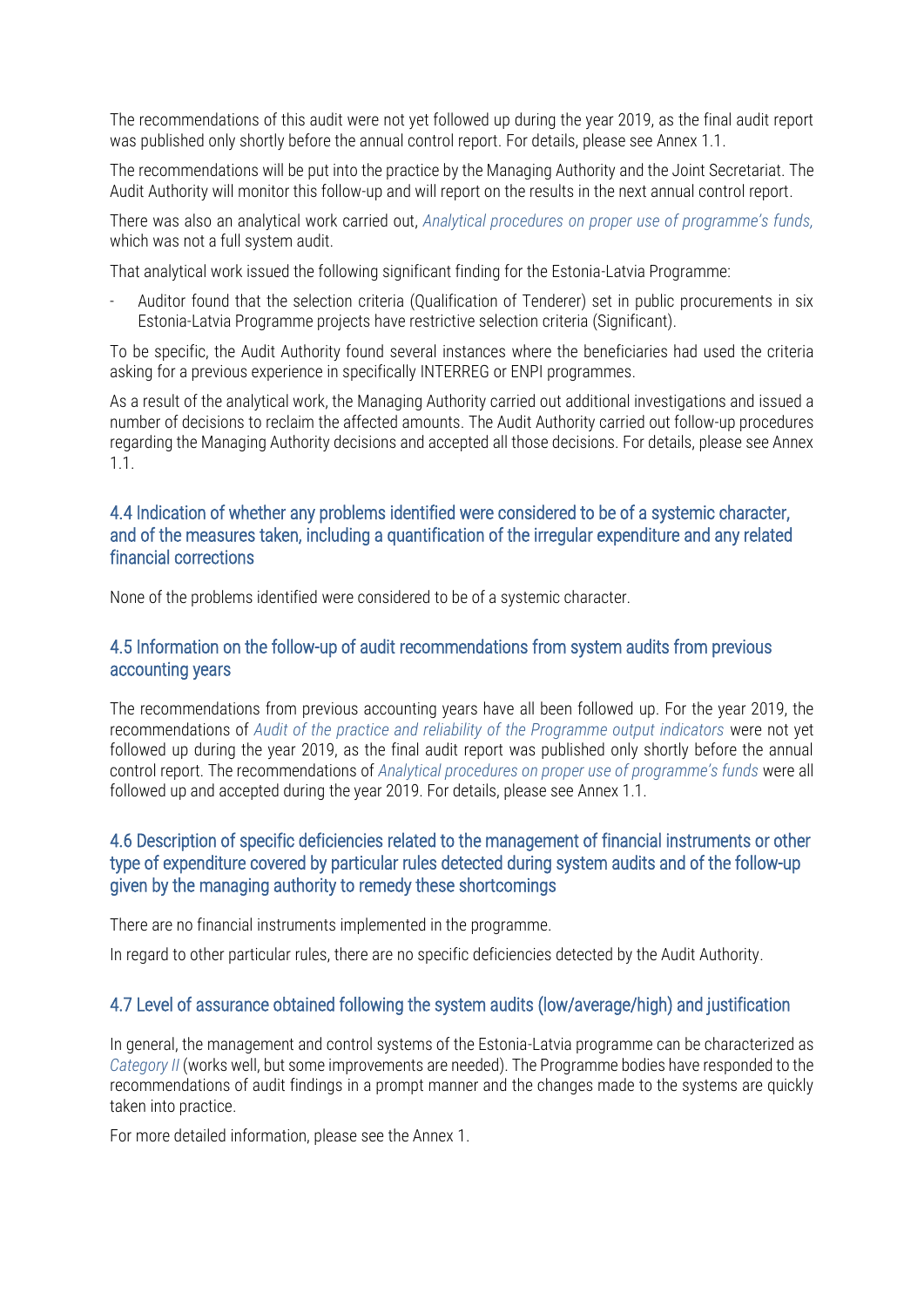## 5. Audits of operations

#### 5.1 Indication of the bodies (including the audit authority) that carried out the audits of operations

The Audit Authority is situated in the Ministry of Finance of Estonia. As agreed between the Audit Authority and the Latvian members of the Group of Auditors, situated in the Ministry of Environmental Protection and Regional Development of the Republic of Latvia, the audits of operations are carried out by the latter for the project partners situated in Latvia. In total, the Audit Authority carried out five and the Latvian members of the Group of Auditors carried out four audits of operations in 2019.

#### 5.2 Description of the sampling methodology applied and information whether the methodology is in accordance with the audit strategy

For the Estonia-Latvia programme, the Audit Authority has decided to use non-statistical sampling, due to the small size of the programme. This is in accordance with the audit strategy, as this likelihood was known when the strategy for the programme was compiled.

#### 5.3 Indication of the parameters used for statistical sampling and explanation of the underlying calculations and professional judgement applied

The Estonia-Latvia programme uses non-statistical sampling. For details of this sampling method, please see the point 5.6.

#### 5.4 Reconciliation between the total expenditure declared in euro to the Commission in respect of the accounting year and the population from which the random sample was drawn

The reconciliation between the expenditure and the population when the sample was originally drawn was equal to €8 974 926.21.

#### 5.5 Where there are negative sampling units, confirmation that they have been treated as a separate population

There were no negative sampling units to consider.

#### 5.6 In case of the use of non-statistical sampling, indicate the reasons for using the method, the percentage of operations/expenditure covered through audits, the steps taken to ensure randomness of the sample (and thus its representativity) and to ensure a sufficient size of the sample enabling the Audit Authority to draw up a valid audit opinion. A projected error rate is calculated also in case of non-statistical sampling

The reason of why the Estonia-Latvia programme foresaw the usage of a non-statistical sampling as the main sampling method while setting up the audit strategy is the small size of the programme. For the year 2019, the population equaled €8 974 926.21 in financial amount and 44 in the number of sampling units (the sampling units used are projects).

The audit strategy recommends including at least 5% of the sampling units and at least 10% of the financial amount in the population. If not enough of those parameters are covered in drawing a simple random sample, more items are included in the same way until the thresholds are reached. The materiality level used is 2%.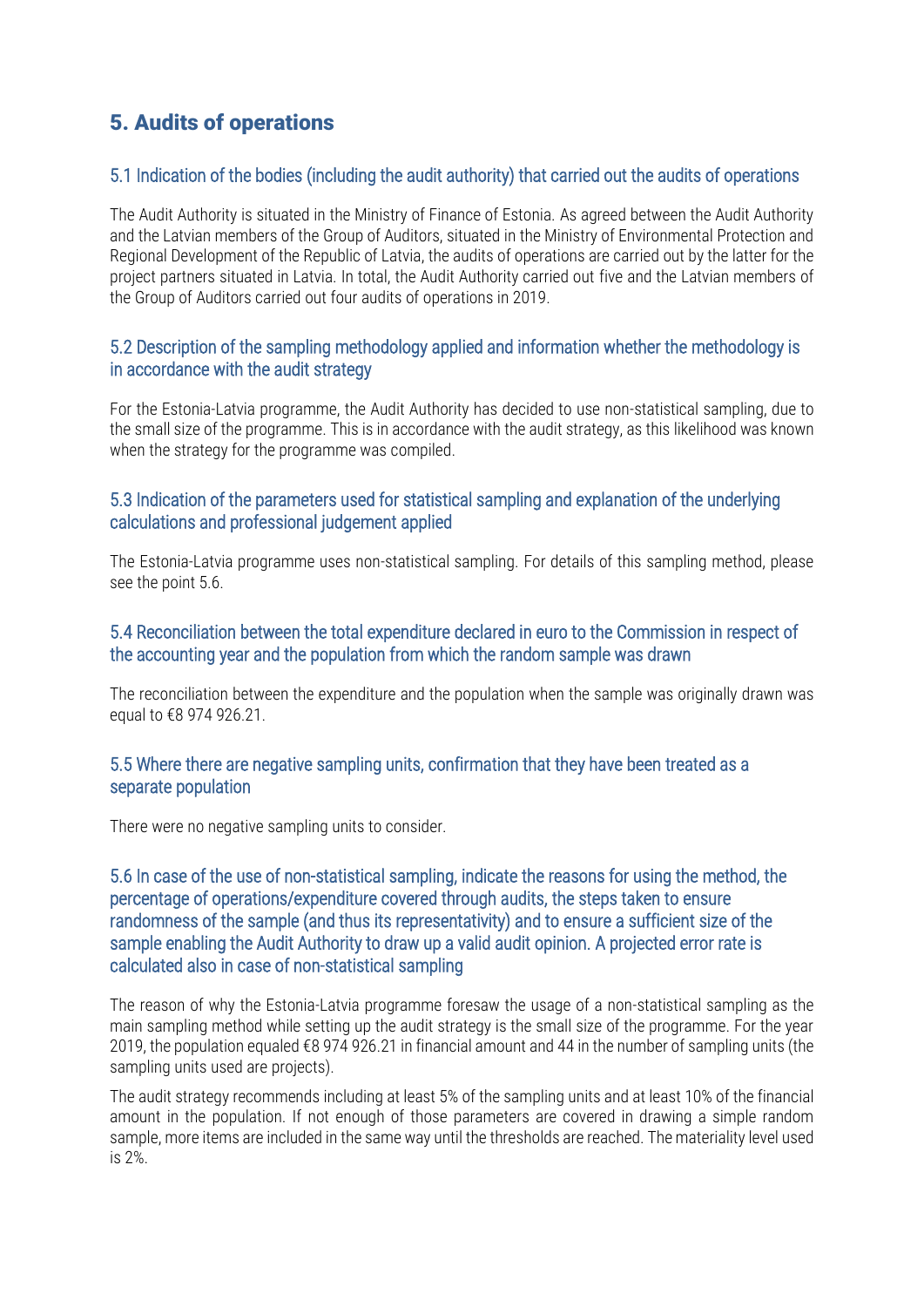For the year 2019, the sample drawn included an amount of €2 792 445.93; or 31.10% of the population. The sample also included 4 of the sampling units; or 9.10% of the population. The minimum requirements were covered ensuring the sufficient size and representativity to draw an audit opinion and to calculate a projected error rate.

For a practical auditing, sub-sampling was used in accordance with the audit strategy. For each of the four operations selected, the lead partner and one project partner were selected for auditing. In addition to that, one additional project partner was selected for auditing in the case of project No Est-Lat 55, "ESTLAT harbors". For the partners selected, all of their costs in the original population were audited.

Specific attention was paid in order to assure that for each sub-sampling, at least 5% of the sampling units (in this case, partners) and at least 10% of the financial amount in the population (in this case, operation) would be included.

The final amount that was directly audited was thus  $\epsilon$ 466 343.94; or 5.2% of the original population.

#### 5.7 Analysis of the principal results of the audits of operations, describing the number of sample items audited, the respective amount and types of errors by operation, the nature of errors found, the stratum error rate and corresponding main deficiencies or irregularities, the upper limit of the error rate (where applicable), root causes, corrective measures proposed (including those intending to avoid these errors in subsequent payment applications) and the impact on the audit opinion

The sample for the year 2019 included four items to be audited. As the sampling items are entire projects, their auditing as per the audit strategy involves auditing the lead partner and at least one random project partner within the project. For 2019, this meant that four lead partners and five project partners were audited for a total of nine audits of operations carried out (one project had a very large amount of partners, so two project partners were selected to be audited in addition to the lead partner).

Geographically, five partners were audited in Estonia and four in Latvia.

The audit work was finalized in January 2020 and out of the nine audits of operations carried out, one contained errors. The amount and type of the errors concerned are as follows:

- **-** Errors in project No Est-Lat 55, "ESTLAT harbors", project partner Kõiguste Marina NGO
	- o Error category 1 Public Procurement Contract notice and tender specifications
		- Reference No 1.11 Use of criteria for exclusion, selection, award or conditions for performance of contracts or - technical specifications that are not discriminatory in the sense of the previous type of irregularity, but still restrict access for economic operators
			- Recommended correction: 5% of the contract value (€5 000.00 within the audit scope and €3 798.65 outside the audit scope).

To be specific, the Audit Authority found that the beneficiary had set a criterion for the bidder's turnover that exceeded the value of the final contract almost tenfold.

For more details, please see Annex 2.

The upper limit of this error, as extrapolated on the mean per unit method, is 0.61%.

For more details, please see Annex 3.

#### 5.8 Explanations concerning the financial corrections relating to the accounting year and implemented by the certifying authority/managing authority before submitting the accounts to the Commission as a result of the audits of operations, including flat rate or extrapolated corrections

No financial corrections other than the ones already mentioned relating to the audit findings have been issued or carried out.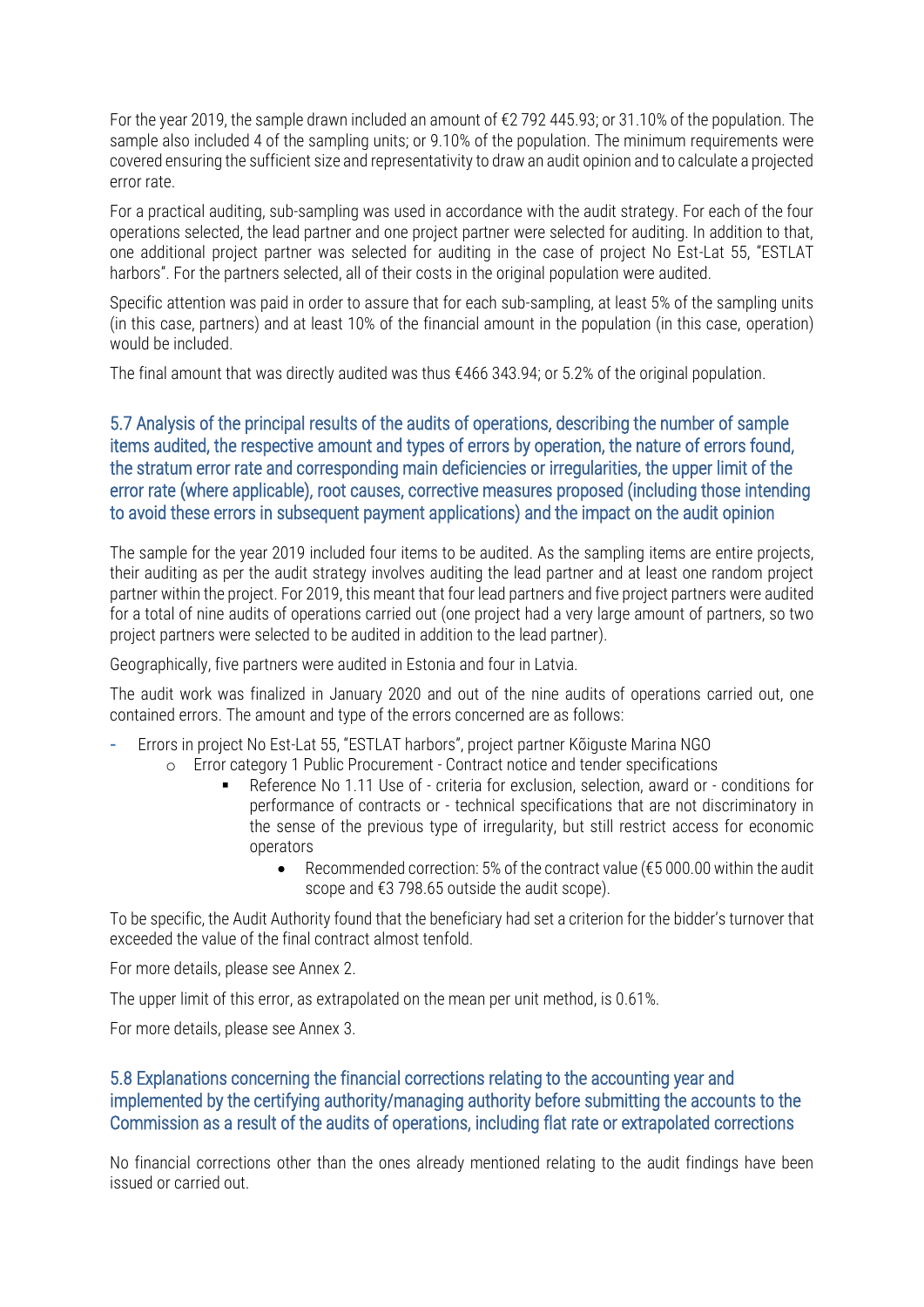#### 5.9 Comparison of the total error rate and the residual total error rate with the set materiality level, in order to ascertain if the population is materially misstated and the impact on the audit opinion

In accordance with the guidance for assessing the residual error rate, the comparison would be as follows.

- **-** First, the total error rate as per the mean per unit method would be 0.61%
- **-** Then, the corrections in total of the errors in the audit findings (€5 000.00) would be applied
- **-** If so, the residual error rate would be 0.55%
- **-** This means that once the corrections have been applied, the population is not misstated.

For more details, please see Annex 3 and Annex 4.

#### 5.10 Information on the results of the audit of the complementary sample

The Audit Authority decided not to draw a complementary sample, believing that the audit opinion can be based on the regular sample and its results.

#### 5.11 Details of whether any problems identified were considered to be systemic in nature, and the measures taken, including a quantification of the irregular expenditure and any related financial corrections

No problems identified were considered to be systemic in nature and no measures with regards to systemic errors were therefore carried out.

Specifically, in auditors' opinion the errors detected have all different nature and arise from different kind of circumstances.

#### 5.12 Information on the follow-up of audits of operations carried out in previous years, in particular on deficiencies of systemic nature

The audits of operations carried out during the year 2018 and reported in the respective annual control report, had all their findings taken into account and all recommended amounts recovered by the Managing Authority already before the annual control report for the year 2018 was issued. This information was already stated in that report.

#### 5.13 Conclusions drawn from the overall results of the audits of operations with regard to the effectiveness of the management and control system

In general, the conclusions drawn from the results of the audits of operations find that the expenditure is generally legal and regular.

The Programme bodies have responded to the recommendations of audit findings in a prompt manner and the decisions to reclaim affected expenditure are quickly made in practice.

For more detailed information, please see Annex 2.

## 6. Audits of accounts

#### 6.1 Indication of the authorities/bodies that have carried out audits of accounts

The Audit Authority is situated in the Ministry of Finance of Estonia. Only the Audit Authority has carried out the audit of accounts in the year 2019.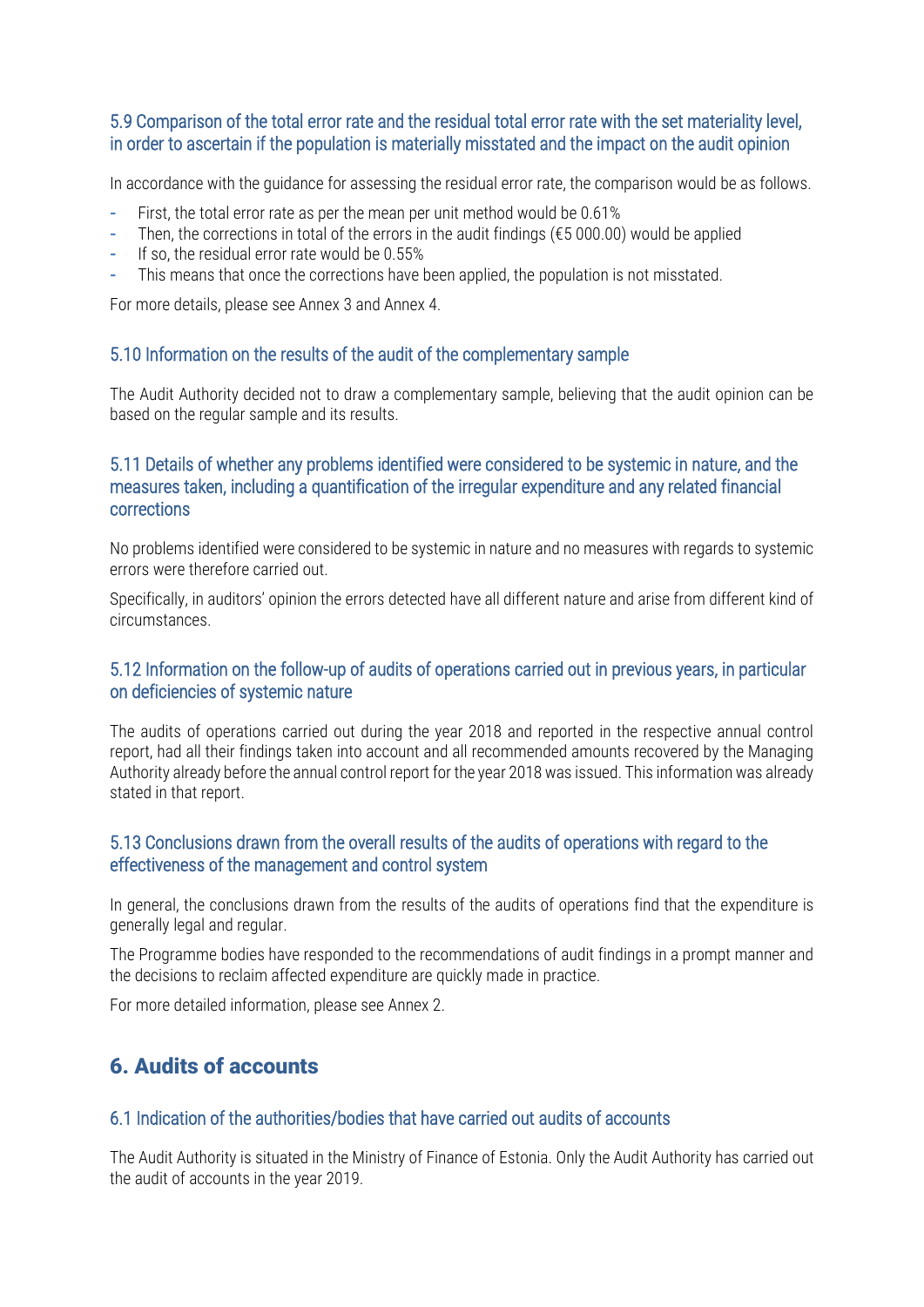#### 6.2 Description of audit approach used to verify the elements of the accounts

The elements of the accounts were verified with an approach as described in the guidance issued by the Commission. They were as follows:

- **-** The principles described in under the point: "Final additional verifications on the draft certified accounts"
- **-** The testing of the Certifying Authority function procedures including:
	- o Appendix 1 of the accounts
	- o Information at the Managing Authority level
	- o Appendices 2 and 4 of the accounts
	- o Appendices 3, 5, 6 and 7 of the accounts
	- o Appendix 8 of the accounts

It was found that the amount of expenditure declared reconciles to the final interim payment application, which also reconciles to expenditure declared in the interim payment applications for that year, of which there were three.

It was also found, by testing this expenditure via the audits of operations that those sums correspond to expenditure incurred by beneficiaries and paid in implementing operations. The audit trail for the entirety of this expenditure was also verified. No differences were found and no explanations were needed.

The only amounts withdrawn or recovered, were the ones related to the audit findings (both the audits of operations and the analytical work reported as a system audit, applied after the end of the accounting year. For details of those findings, please see Annexes 1 and 2.

There were also corrections due to mistakes made by the Managing Authority in certifying the costs.

In total, the numbers were as follows:

- **-** The original amounts: €8 974 926.21;
- **-** The reclaims due to the findings from audits of operations or from analytical audit work: €25 351.72;
- **-** The corrections due to the mistakes by Managing Authority: €1 152 265.17;
- **-** Total amounts checked in the accounts: €10 127 191.38.

There were no irrecoverable amounts presented and no expenditure has been excluded from the accounts due to the ongoing assessment of its legality and regularity.

There were no payments to financial instruments or advances of State Aid.

#### 6.3 Indication of the conclusions drawn from the results of the audits in regard to the completeness, accuracy and veracity of the accounts

It was possible to declare that the accounts as prepared by the Certifying Authority function reconciles to the final payment application submitted to the Commission for the relevant accounting year. It corresponds to the payments made to beneficiaries, there were no advances to financial instruments or to the state aid to consider, the exclusions and deductions were solely due to the audit findings from the audits of operations and the analytical work and were correctly registered, accurate and consistent.

The amounts outside the audit scope are set in the future and will be dealt with by deducting them from reports presented by the projects.

In conclusion, the Audit Authority saw it consistent with the result of the audit of accounts to issue an unqualified opinion on the accounts for the year 2019.

#### 6.4 Indication of whether any problems identified were considered to be systemic in nature, and the measures taken

No problems of a systemic nature were identified and no measures were therefore necessary to be taken.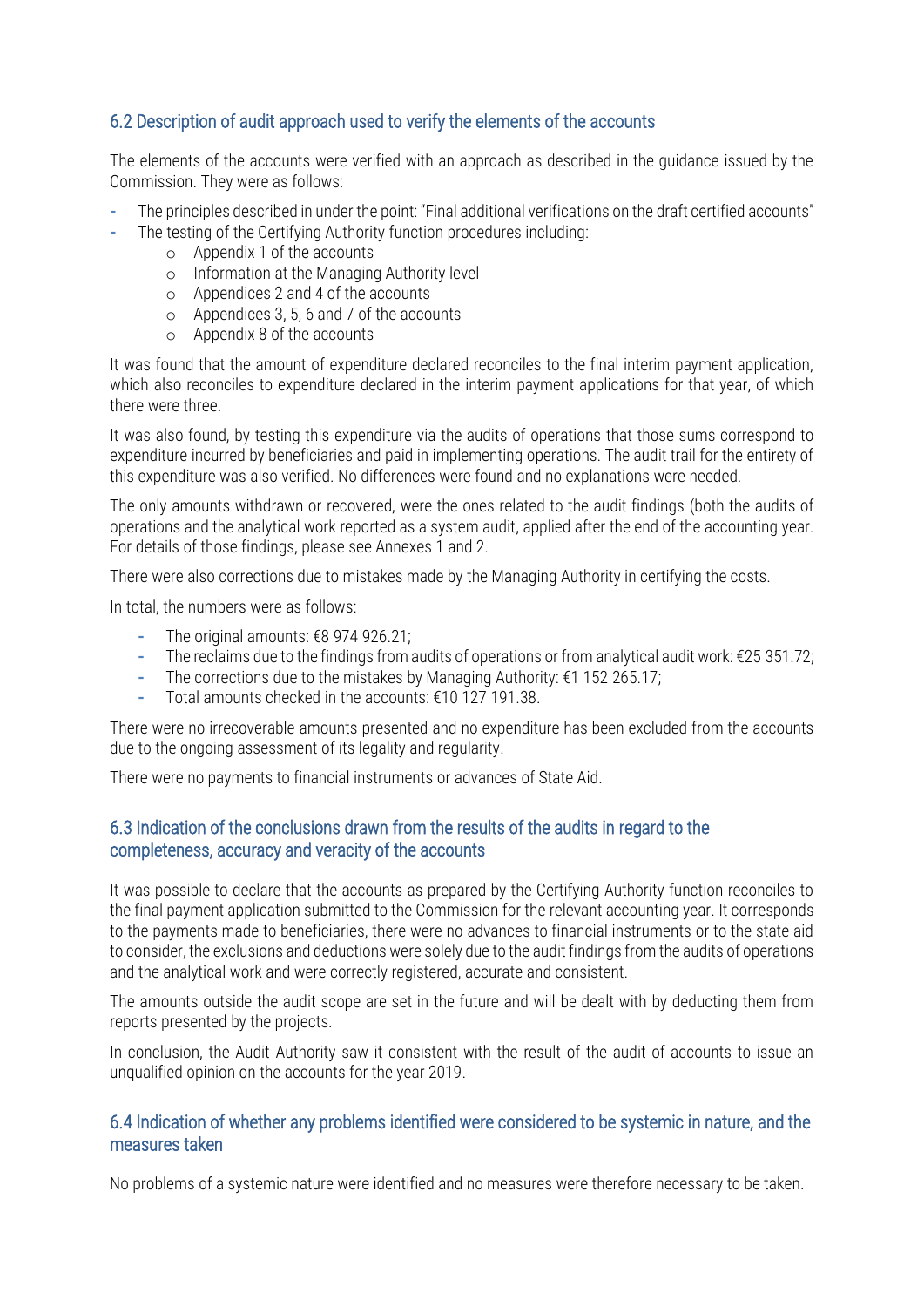## 7. Coordination between audit bodies and supervisory work of the Audit Authority

#### 7.1 Description of the procedure for coordination between the Audit Authority and any audit body that carries out audits

The coordination between the Audit Authority and national audit body in Latvia has been taken place in the Group of Auditors, which is composed of representatives from each Member State.

The functions and responsibilities as well as the organization of the work of the Group of Auditors is set with its Rules of Procedure.

The annual meeting of the Group takes place at least once a year – for 2019 the Group of Auditors meeting was held on the 16<sup>th</sup> of December 2019 in Riga. During the meeting, the results of the audits of operations and the audit methodology were discussed; also potential risks on the implementation of the programme were discussed to be taken into account for the audit work plan 2020.

In 2019, the Group of Auditors agreed on the following:

**-** Carrying out the audits of operations of the programme on both Member States

Those tasks were completed successfully, the audits carried out and the final reports issued by the time of the submission of the Annual Control Report.

The next Group of Auditors meeting will be held in Tallinn in 2020.

#### 7.2 Description of the procedure for supervision and quality review applied by the Audit Authority to such audit body

The Audit Authority ensures the compliance of the audit work of the Member State auditors with the internationally accepted auditing standards and by providing the auditors with the relevant programme documents (audit strategy and audit manual). Both the Estonian and Latvian national auditors follow the International Professional Practices Framework (IPPF).

However, the Member State auditors remain ultimately responsible for work carried out according to the Member State audit regulations. The errors found or the disputes arising from the findings of the Member State auditors are their ultimate responsibility. The Audit Authority's competence does not extend to the evaluation of the violations of the Member State national legislation.

Nevertheless, the quality assurance of audit reports and control check-lists composed by the Member State auditors will be provided through review of the documents by the Audit Authority and ongoing communication on detected irregularities. If needed, detailed explanations will be asked from the Member State auditors.

The detailed procedure of the quality assurance is described in the Audit Strategy.

## 8. Other information

#### 8.1 Where applicable, information on reported fraud and suspicions of fraud detected in the context of the audits performed by the audit authority together with the measures taken

The Audit Authority constantly evaluates the risks in regard to detection and management of potential fraud risks. If needed additional analyses will be carried out on potential risk cases.

In 2019, no fraud cases have been reported to OLAF.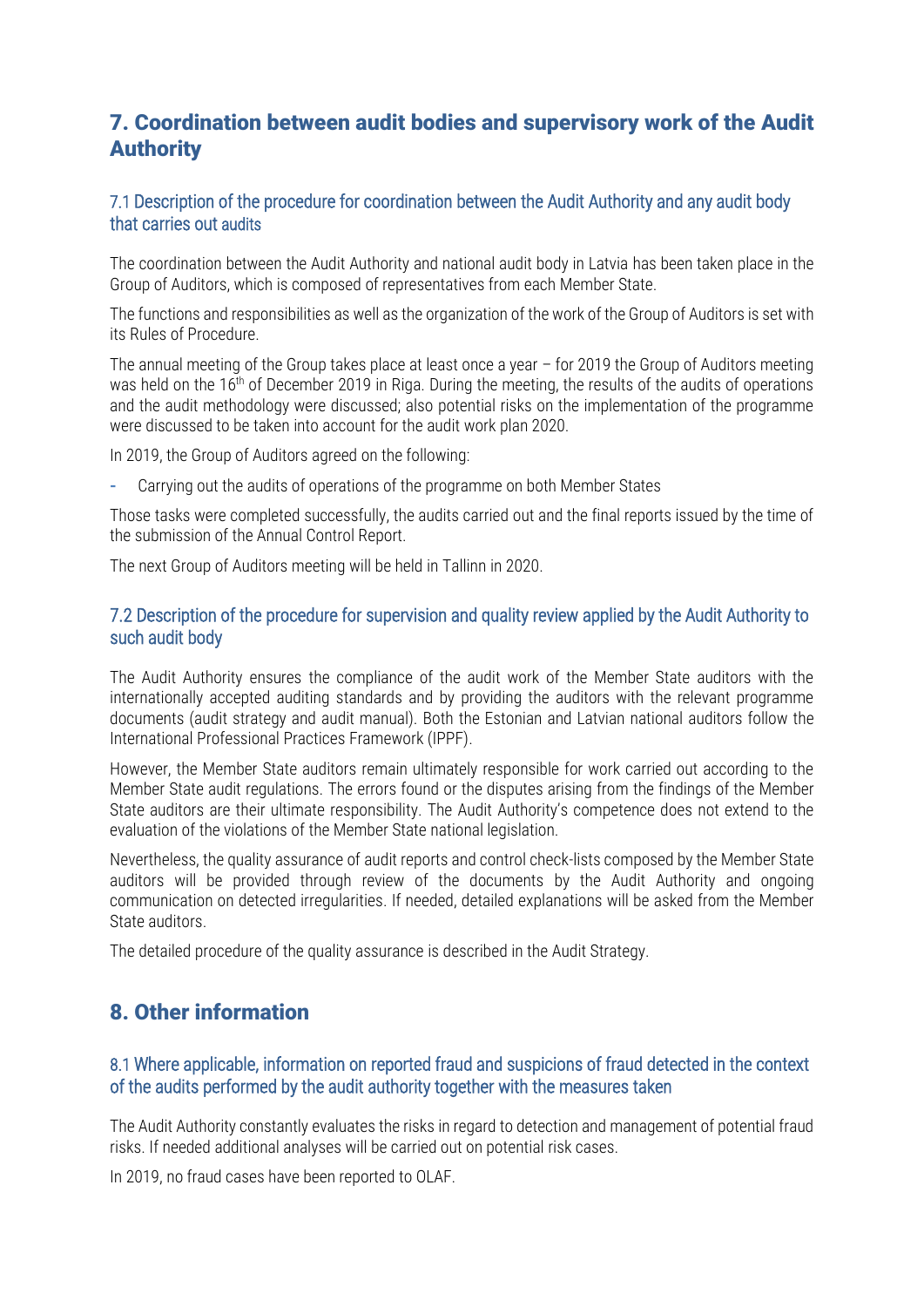8.2 Where applicable, subsequent events occurred after the submission of the accounts to the audit authority and before the transmission of the annual control report to the Commission and considered when establishing the level of assurance and opinion by the audit authority

There is no other information to be reported to the European Commission.

## 9. Overall level of assurance

9.1 Indication of the overall level of assurance on the proper functioning of the management and control system, and explanation of how such level was obtained from the combination of the results of the system audits and audits of operations. Where relevant, the audit authority shall take also account of the results of other national or Union audit work carried out in relation to the accounting year

The Audit Authority issues an opinion on the assurance to the management and control systems as a whole, taking into account the results of both the system audits and the audits of operations.

The assessment of the one system audit is category II.

Based on that, the Audit Authority has decided that the management and control systems warrants an overall assessment of category II as a whole.

The audits of operations revealed a total error rate of 0.61%, which does not exceed the materiality level. The residual total error rate is also 0.55%, or under the materiality level.

So, based on that and the previously declared information, the Audit Authority issues an unqualified opinion for the year 2019.

#### 9.2 Assessment of any mitigating actions implemented, such as financial corrections and assessment of the need for any additional corrective measures necessary, both from a system and financial perspective

The Audit Authority has assessed the situation and has approved of mitigating actions by the Managing Authority, both in reclaiming and deducting the ineligible amounts and putting the improvements to the system into practice.

Therefore, the Audit Authority sees no need for any additional corrective measures necessary, both from a system and financial perspective.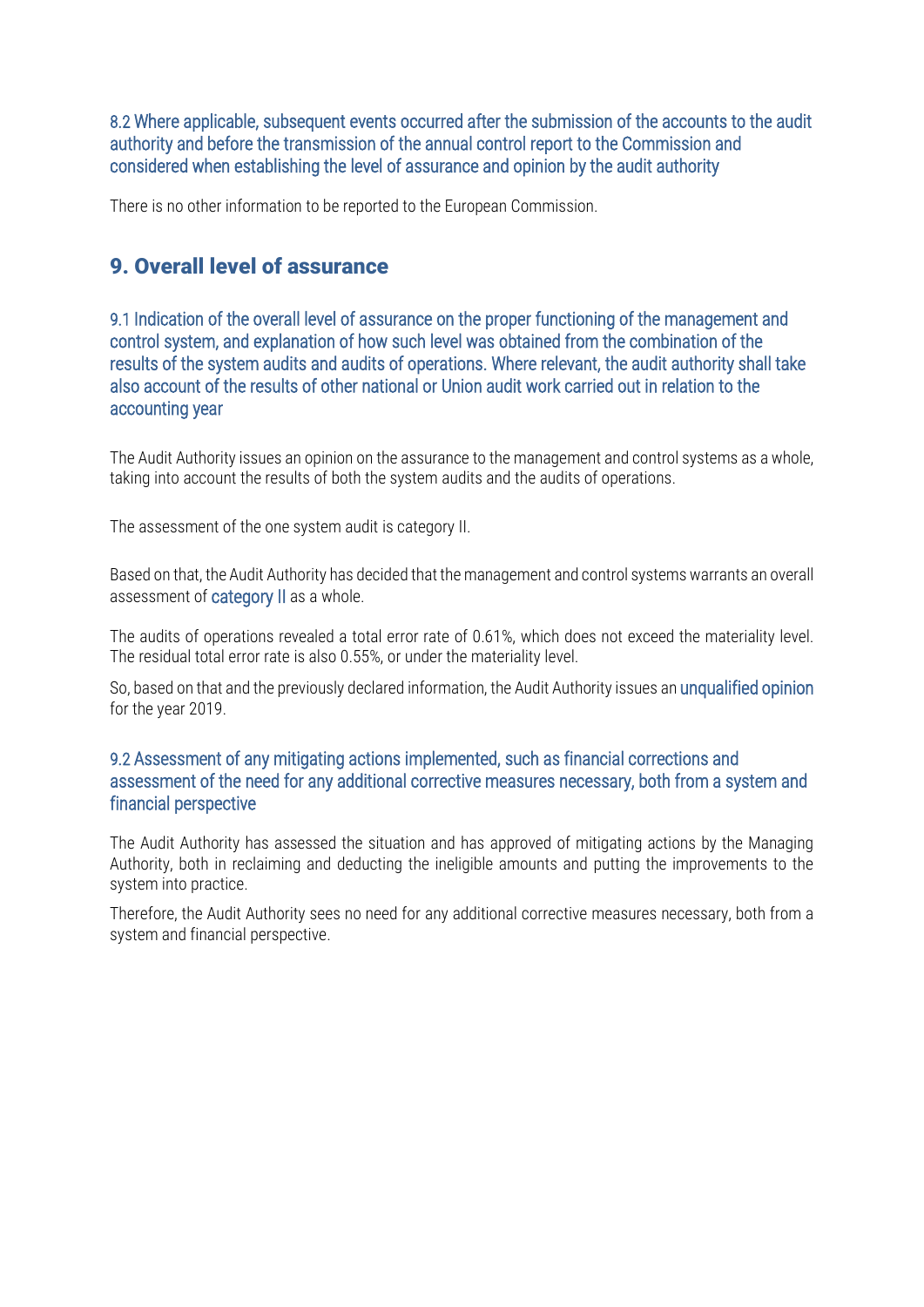# ANNEX 1 – Results of Systems Audits

|                                 |             |                                                                                      |                         | Operational Programme: INTERREG V-A - ESTONIA-LATVIA |                 |               |     |                              |     |                   |                    |                                               |                        |      |                           |                  |  | Comments                           |  |  |  |                                             |  |
|---------------------------------|-------------|--------------------------------------------------------------------------------------|-------------------------|------------------------------------------------------|-----------------|---------------|-----|------------------------------|-----|-------------------|--------------------|-----------------------------------------------|------------------------|------|---------------------------|------------------|--|------------------------------------|--|--|--|---------------------------------------------|--|
| <b>Audited Entity</b>           | Fund        |                                                                                      | <b>Tigues</b><br>of the |                                                      |                 |               |     | of the final audit<br>report |     | Key requirements: |                    |                                               |                        |      | (CCI No: 2014TC16RFCB050) |                  |  |                                    |  |  |  | Overall assessment<br>(category 1, 2, 3, 4) |  |
|                                 |             | Title                                                                                | Date                    | KRT                                                  | KR <sub>2</sub> | KR3           | KR4 | KR5                          | KR6 | KR7               | KR8                | KR9                                           | <b>KR10</b>            | KR11 | KR <sub>12</sub>          | KR <sub>13</sub> |  |                                    |  |  |  |                                             |  |
| MA                              | <b>ERDF</b> | Audit of the<br>practice and<br>reliability of the<br>Programme output<br>indicators | 14/02/2020              |                                                      |                 | $\mathbf{  }$ |     | Ш.                           |     |                   | $\left  {}\right $ |                                               |                        |      |                           |                  |  | Audit Report<br>No JKS-<br>33/2019 |  |  |  |                                             |  |
| Estonia-<br>Latvia<br>Programme | ERDF        | Analytical<br>procedures on<br>proper use of<br>programme's<br>funds <sup>1</sup>    | 14/06/2019              |                                                      | N/A             |               |     |                              |     |                   |                    | Significant<br>findings<br>(see<br>Annex 1.1) | Memo No<br>JKS-28/2019 |      |                           |                  |  |                                    |  |  |  |                                             |  |

<sup>1</sup> Not a full system audit

 $\overline{a}$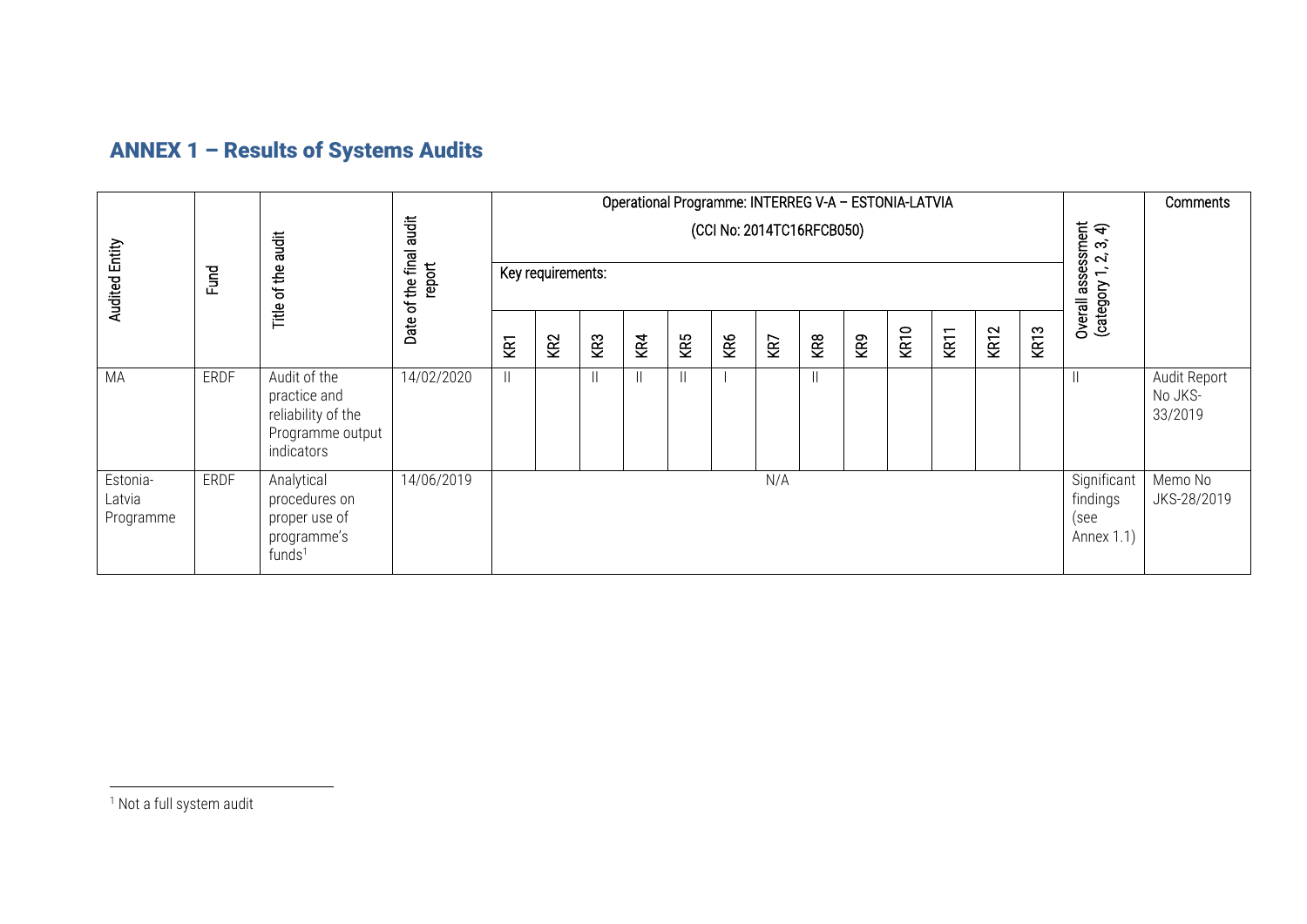# ANNEX 1.1 – Significant findings of Systems Audits

| Finding                                                                                                                                                                                                                                                                                                                                                                                       | Finding accepted<br>by the auditee | Recommendation carried out by the auditee                                                                                                                                                                                                          | Result accepted<br>by the auditors                                                                                                     |  |  |  |  |  |  |  |
|-----------------------------------------------------------------------------------------------------------------------------------------------------------------------------------------------------------------------------------------------------------------------------------------------------------------------------------------------------------------------------------------------|------------------------------------|----------------------------------------------------------------------------------------------------------------------------------------------------------------------------------------------------------------------------------------------------|----------------------------------------------------------------------------------------------------------------------------------------|--|--|--|--|--|--|--|
| Audit of the practice and reliability of the Programme output indicators                                                                                                                                                                                                                                                                                                                      |                                    |                                                                                                                                                                                                                                                    |                                                                                                                                        |  |  |  |  |  |  |  |
| Finding No 1.1 - The supervision of the Managing Authority concerning the reporting of<br>indicators by the Joint Secretariat should be enhanced (Significant)                                                                                                                                                                                                                                | Yes                                | Not yet, will be carried out during the year 2020                                                                                                                                                                                                  | Will be evaluated                                                                                                                      |  |  |  |  |  |  |  |
| Finding No 3.1 - The communication to beneficiaries by the Joint Secretariat concerning<br>the counting and reporting of indicators should be strengthened in some aspects<br>(Significant)                                                                                                                                                                                                   | Yes                                | Not yet, will be carried out during the year 2020                                                                                                                                                                                                  | Will be evaluated                                                                                                                      |  |  |  |  |  |  |  |
| Finding No 4.1 - The checklist used by the Joint Secretariat for management<br>verifications of progress reports should be improved in some aspects (Significant)                                                                                                                                                                                                                             | Yes                                | Not yet, will be carried out during the year 2020                                                                                                                                                                                                  | Will be evaluated                                                                                                                      |  |  |  |  |  |  |  |
| Finding No 5.1 - The requirements set by the Joint Secretariat concerning clarity and<br>ease of understanding of the information presented by the beneficiaries should be<br>updated and uniformly enforced (Significant)                                                                                                                                                                    | Yes                                | Not yet, will be carried out during the year 2020                                                                                                                                                                                                  | Will be evaluated                                                                                                                      |  |  |  |  |  |  |  |
| Analytical procedures on proper use of programme's funds                                                                                                                                                                                                                                                                                                                                      |                                    |                                                                                                                                                                                                                                                    |                                                                                                                                        |  |  |  |  |  |  |  |
| Auditor found that the selection criteria (Qualification of Tenderer) set in public<br>procurements in following six Estonia-Latvia Programme projects have restrictive<br>selection criteria (Significant)<br>Est-Lat 14 COOP local;<br>Est-Lat 15 UNESCO-tourism;<br>Est-Lat 20 GURINIMAS;<br>Est-Lat 24 Green Railway;<br>Est-Lat 42 Livonian Culinary Route;<br>Est-Lat 70 Garden Pearls. | Yes                                | The following decisions were taken by the<br>Managing Authority:<br>Est-Lat 14 - no reclaims necessary;<br>Est-Lat $15$ - reclaimed;<br>Est-Lat 20 - reclaimed;<br>Est-Lat $24$ - reclaimed;<br>Est-Lat 42 - reclaimed;<br>Est-Lat 70 - reclaimed. | All results were<br>accepted as<br>sufficient,<br>including the<br>decision not to<br>reclaim funds in<br>the case of Est-<br>Lat $14$ |  |  |  |  |  |  |  |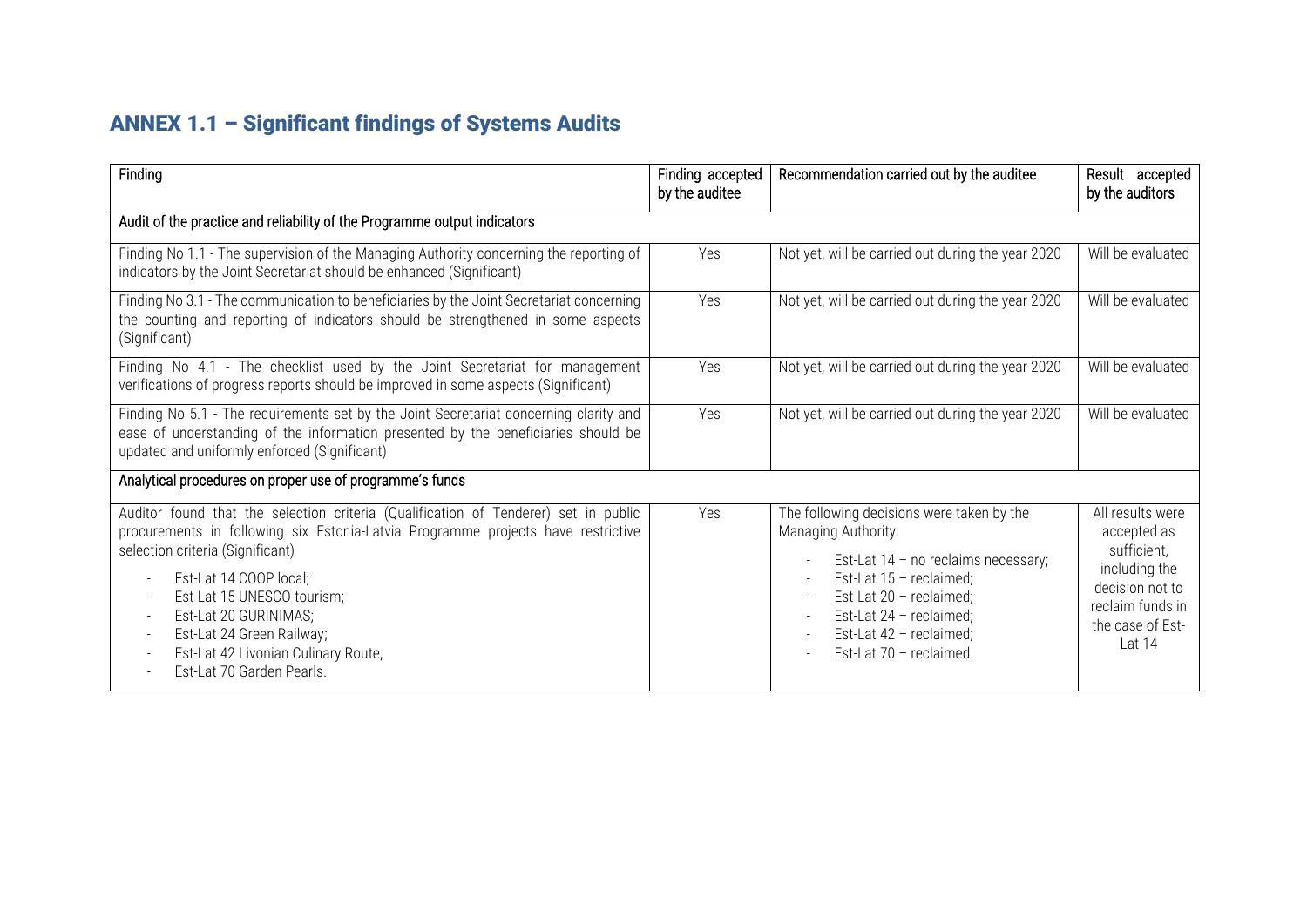| Fund        | Programme CCI<br>number | Programme<br>title                       | $\overline{A}$                                              |                                                                                        |       | ◡                                            |                                |                                       |                       |                                              |                                   |                      |                                                   |
|-------------|-------------------------|------------------------------------------|-------------------------------------------------------------|----------------------------------------------------------------------------------------|-------|----------------------------------------------|--------------------------------|---------------------------------------|-----------------------|----------------------------------------------|-----------------------------------|----------------------|---------------------------------------------------|
| <b>ERDF</b> | 2014TC16RFCB050         | INTERREG V-A<br>$\overline{\phantom{a}}$ | Amount in<br>Euros<br>corresponding<br>to the<br>population | Expenditure in reference<br>to the accounting year<br>audited for the random<br>sample |       | Coverage of non-statistical<br>random sample |                                | Amount of<br>irregular<br>expenditure | Total error<br>rate % | Corrections<br>implemented<br>as a result of | Residual<br>total error<br>rate % | Other<br>expenditure | Amount of<br>irregular<br>expenditure<br>in other |
|             |                         | ESTONIA-<br>LATVIA                       | from which<br>the sample<br>was drawn                       | Amount                                                                                 | %     | % of<br>operations<br>covered                | % of<br>expenditure<br>covered | in random<br>sample                   | TER)                  | the total<br>error rate                      | (RTER)                            | audited              | expenditure<br>audited                            |
|             |                         |                                          | 8 974 926.21                                                | 466 343.94                                                                             | 5.20% | 9.10%                                        | 31.10%                         | 5 000.00                              | 0.61%                 | 5 000.00                                     | 0.55                              | 0.00                 | 0.00                                              |

# ANNEX 2 – Results of Audits of Operations

.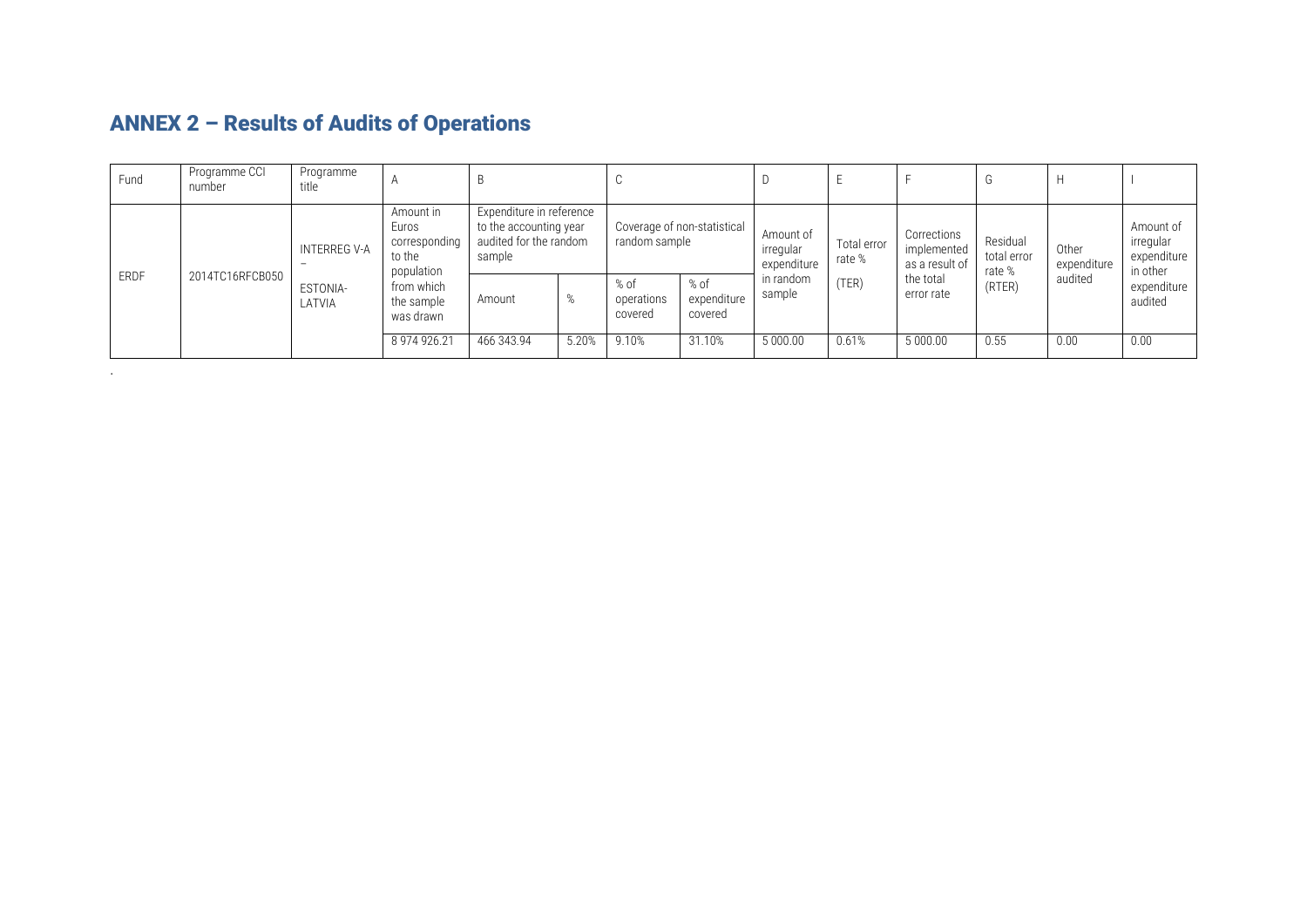## ANNEX 2.1 – Significant findings of Audits of Operations

| Finding                                                                                                                                                                                                                                                             | Finding accepted by<br>the auditee                                                                                     | Recommendation carried<br>out by the MA | Result accepted by<br>the auditors |  |  |  |  |  |  |  |  |
|---------------------------------------------------------------------------------------------------------------------------------------------------------------------------------------------------------------------------------------------------------------------|------------------------------------------------------------------------------------------------------------------------|-----------------------------------------|------------------------------------|--|--|--|--|--|--|--|--|
|                                                                                                                                                                                                                                                                     | Finding No 4.1, audit report No ELP-8/2019, project No Est-Lat 55 "ESTLAT harbors" project partner Kõiguste Marina NGO |                                         |                                    |  |  |  |  |  |  |  |  |
| The project partner has not carried out a public procurement with a reference no 194221 in compliance<br>with the Public Procurement Act paragraph 3. Total ineligible costs £8 798.65, within the audit scope<br>€5,000.00 and outside the audit scope $€3$ 798.65 | Yes                                                                                                                    | Yes, amounts reclaimed                  | Yes                                |  |  |  |  |  |  |  |  |

# ANNEX 2.2 – Types of findings of Audits of Operations

| Ref. | Category                                                                   | Ref. | Sub-Category                                                                                                                                                                                                                                                               | οf<br>Cases<br>suspected<br>fraud | Cases of Gold-plating | Frequency (number of<br>cases) | the<br>- of<br>Amount<br>irregularities<br>(in<br>total costs and $\epsilon$ ) |
|------|----------------------------------------------------------------------------|------|----------------------------------------------------------------------------------------------------------------------------------------------------------------------------------------------------------------------------------------------------------------------------|-----------------------------------|-----------------------|--------------------------------|--------------------------------------------------------------------------------|
|      | Public<br>Procurement -<br>Contract notice<br>and tender<br>specifications | 1.11 | Use of - criteria for exclusion, selection, award<br>or - conditions for performance of contracts or<br>- technical specifications that are not<br>discriminatory in the sense of the previous<br>type of irregularity but still restrict access for<br>economic operators |                                   |                       |                                | €5 000.00                                                                      |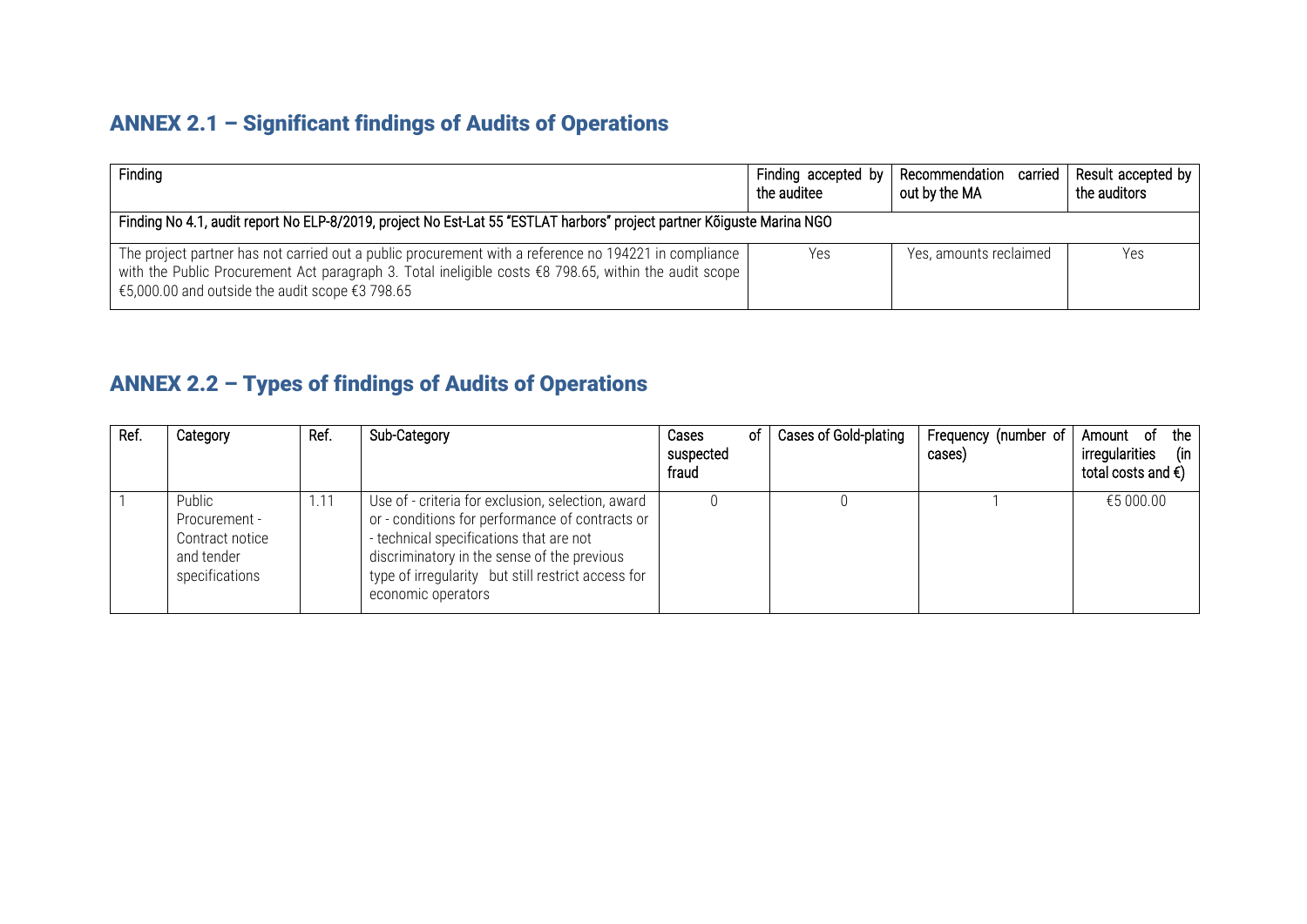# ANNEX 3 – Total Projected Error estimation

| <b>Estonia-Latvia Territorial Cooperation Programme</b> |                          | SAMPLING UNIT IS THE OPERATION  |                        |                    |                                                                   |   |                                                                                 |   |                          |           |            |                          |                 |   |                          |
|---------------------------------------------------------|--------------------------|---------------------------------|------------------------|--------------------|-------------------------------------------------------------------|---|---------------------------------------------------------------------------------|---|--------------------------|-----------|------------|--------------------------|-----------------|---|--------------------------|
| <b>TOTAL PROJECTED ERROR ESTIMATION 2019</b>            |                          |                                 |                        |                    | WITHIN THE OPERATION - AA SELECTS ALWAYS THE LP + A SAMPLE OF PPS |   |                                                                                 |   |                          |           |            |                          |                 |   |                          |
| <b>Strata information</b>                               | Low Value Strata         | <b>High Value Strata</b>        | <b>Total</b>           |                    |                                                                   |   |                                                                                 |   |                          |           |            |                          |                 |   |                          |
| N                                                       | 44                       | $\Omega$                        | 44                     |                    |                                                                   |   |                                                                                 |   |                          |           |            |                          |                 |   |                          |
| n                                                       | 4                        | 0                               |                        |                    |                                                                   |   |                                                                                 |   |                          |           |            |                          |                 |   |                          |
| Sample BV                                               | 2 792 446<br>€           | €                               | 2 792 446<br>€         |                    |                                                                   |   |                                                                                 |   |                          |           |            |                          |                 |   |                          |
| Strata BV                                               | €<br>8974926 €           |                                 | $ \epsilon$<br>8974926 |                    |                                                                   |   |                                                                                 |   |                          |           |            |                          |                 |   |                          |
| <b>Error estimation</b>                                 |                          |                                 |                        |                    |                                                                   |   |                                                                                 |   |                          |           |            |                          |                 |   |                          |
| Tolerable error (2%)                                    | €<br>179 498,52          |                                 |                        |                    |                                                                   |   |                                                                                 |   |                          |           |            |                          |                 |   |                          |
|                                                         | Mean per unit            |                                 |                        |                    |                                                                   |   |                                                                                 |   |                          |           |            |                          |                 |   |                          |
|                                                         | method                   | <b>Ratio method</b>             |                        |                    |                                                                   |   |                                                                                 |   |                          |           |            |                          |                 |   |                          |
| Projected population error (EE) $\epsilon$              | 55 000,00                | 96 226,47                       |                        |                    |                                                                   |   |                                                                                 |   |                          |           |            |                          |                 |   |                          |
| Projected error rate                                    | 0,61%                    | 1,07%                           |                        |                    |                                                                   |   |                                                                                 |   |                          |           |            |                          |                 |   |                          |
|                                                         |                          |                                 |                        |                    |                                                                   |   |                                                                                 |   |                          |           |            |                          |                 |   |                          |
| <b>CONCLUSION</b>                                       |                          | <b>Population not misstated</b> |                        |                    |                                                                   |   |                                                                                 |   |                          |           |            |                          |                 |   |                          |
|                                                         |                          |                                 |                        | Sample of          | No of                                                             |   | <b>Amount of Expenditure</b>                                                    |   | Value of                 | %         |            | Ineligible               | Error           |   | Projected                |
| Applicant                                               | <b>Project Reference</b> |                                 | LP audited             | <b>PPs Audited</b> | sampled                                                           |   | certified by Operation or                                                       |   | Verification             | Verified  |            | <b>Expenditure</b>       | Rate            |   | Operation                |
|                                                         |                          | Strata                          |                        |                    | PPs                                                               |   | <b>Payment Claim sampled</b>                                                    |   | <b>Checks</b>            |           |            |                          |                 |   | Error                    |
|                                                         |                          |                                 |                        |                    | <b>High Value Strata</b>                                          |   |                                                                                 |   |                          |           |            |                          |                 |   |                          |
| n/a                                                     | n/a                      | n/a                             | n/a                    | n/a                | n/a                                                               | € | $\overline{\phantom{a}}$                                                        | € |                          | 0,00%     | €          |                          | $-0,00\%$       | € |                          |
| Total                                                   |                          |                                 |                        |                    |                                                                   | € | $\overline{\phantom{a}}$                                                        | € | $\overline{\phantom{a}}$ | 0,00%     | $\epsilon$ | $\overline{\phantom{a}}$ | 0,00%           | € |                          |
|                                                         |                          |                                 |                        |                    |                                                                   |   |                                                                                 |   |                          |           |            |                          |                 |   |                          |
|                                                         |                          |                                 |                        |                    |                                                                   |   | Low Value Strata (Lead Partners always selected and sample of Project Partners) |   |                          |           |            |                          |                 |   |                          |
| <b>Industrial Heritage</b>                              | Est-Lat7                 | Low (LP)                        | Yes                    | n/a                | n/a                                                               | € | 34 076,12 €                                                                     |   | 34 076,12 100,00%        |           | $\epsilon$ |                          | $-0,00\%$       | € |                          |
| <b>Smart Energy Community</b>                           | Est-Lat21                | Low (LP)                        | Yes                    | n/a                | n/a                                                               | € | 74 563,80                                                                       | € | 74 563,80 100,00%        |           | $\epsilon$ |                          | 0,00%           | € |                          |
| Social & Creative                                       | Est-Lat33                | Low (LP)                        | Yes                    | n/a                | n/a                                                               | € | 28 890,33                                                                       | € | 28 890,33 100,00%        |           | €          |                          | 0,00%           | € | $\overline{\phantom{a}}$ |
| <b>ESTLAT Harbors</b>                                   | Est-Lat55                | Low (LP)                        | Yes                    | n/a                | n/a                                                               | € | 65 987,75 €                                                                     |   | 65 987,75 100,00% €      |           |            |                          | $- 0,00\%$      | € | $\overline{\phantom{a}}$ |
|                                                         |                          |                                 |                        |                    |                                                                   |   |                                                                                 |   |                          |           |            |                          |                 |   |                          |
| <b>Industrial Heritage</b>                              | Est-Lat7                 | Low (PPs)                       | Yes                    | $\mathbf{1}$       | 31                                                                | € | 25 258,80                                                                       | € | 25 258,80                | 100,00%   | €          |                          | $-0,00\%$ $\in$ |   |                          |
| <b>Smart Energy Community</b>                           | Est-Lat21                | Low (PPs)                       | Yes                    | $\mathbf{1}$       | $\overline{4}$                                                    | € | 39 939,21                                                                       | € | 39 939,21                | 100,00%   | €          |                          | 0,00%           | € |                          |
| Social & Creative                                       | Est-Lat33                | Low (PPs)                       | Yes                    | $\mathbf{1}$       | $\overline{4}$                                                    | € | 11 587,14                                                                       | € | 11 587,14                | 100,00%   | €          |                          | 0,00%           | € |                          |
| <b>ESTLAT Harbors</b>                                   | Est-Lat55                | Low (PPs)                       | Yes                    | $\overline{2}$     | 40                                                                | € | 103 600,00                                                                      | € | 103 600,00               | 100,00% € |            | 5 000,00 4,83%           |                 | € | 5 0 0 0                  |
| <b>ESTLAT Harbors</b>                                   | Est-Lat55                | Low (PPs)                       | Yes                    | $\overline{2}$     | 40                                                                | € | 82 440,79                                                                       | € | 82 440,79 100,00%        |           | €          | $\overline{\phantom{a}}$ | 0,00%           | € |                          |
| Total                                                   |                          |                                 |                        |                    |                                                                   | € | 466 343,94                                                                      | € | 466 343,94               |           | €          | 5 0 0 0                  |                 | € | 5 0 0 0                  |
|                                                         |                          |                                 |                        |                    |                                                                   |   |                                                                                 |   |                          |           |            | 1,07%                    |                 |   | 1,07%                    |
|                                                         |                          |                                 |                        |                    |                                                                   |   |                                                                                 |   |                          |           |            | Average ineligible       |                 | € | 1 2 5 0                  |
|                                                         |                          |                                 |                        |                    |                                                                   |   |                                                                                 |   |                          |           |            |                          |                 |   |                          |